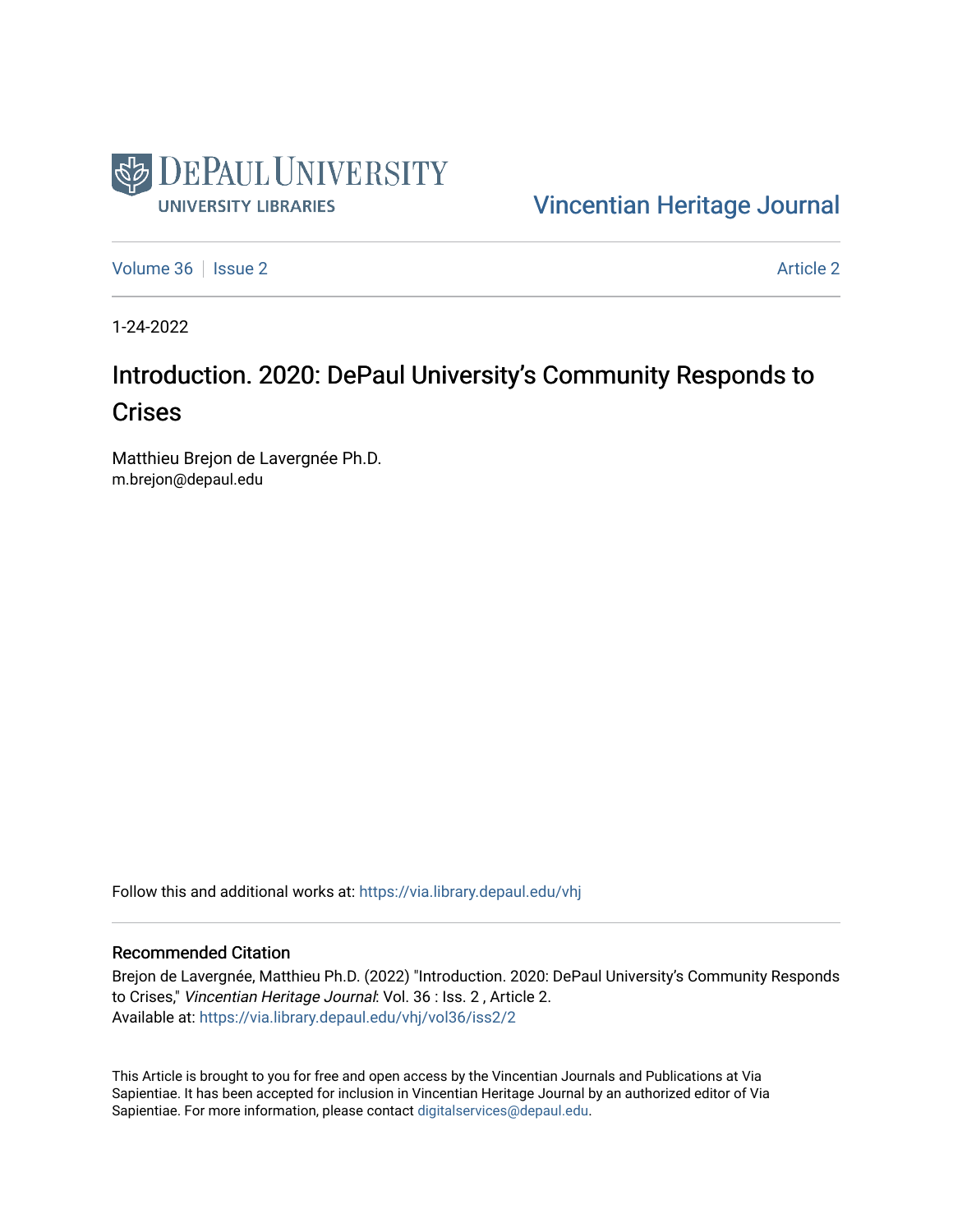## Introduction 2020: DePaul University's Community Responds to Crises

**Matthieu Brejon de Lavergnée, Ph.D.** *Managing Editor*

**[Next Article](#page--1-0)**

**Table of [Contents](#page--1-0)**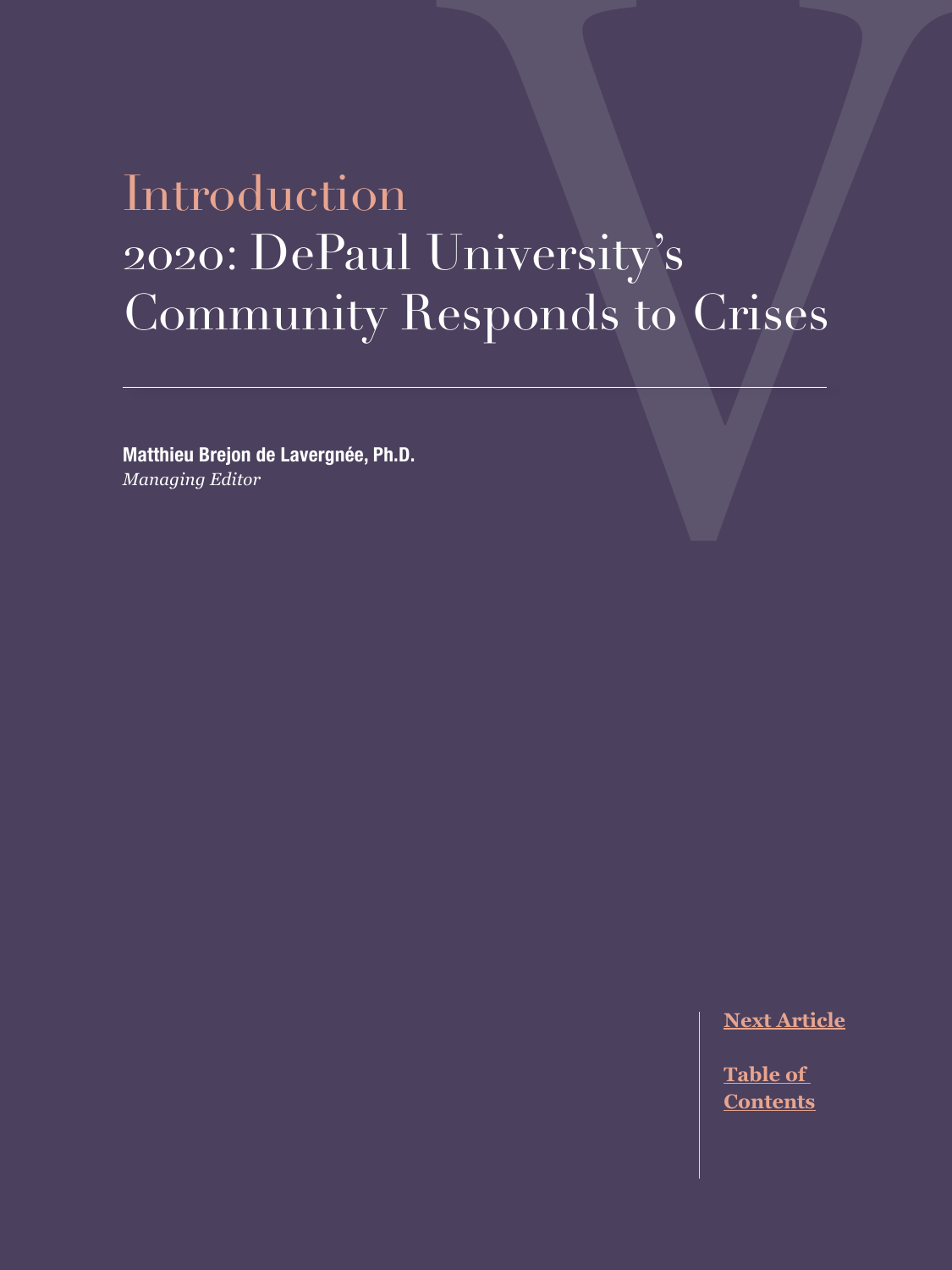The Student Resource Center, located on the 11th floor, in the DePaul Center, which usually bustles with the presence of students, faculty, and staff, stands still during the COVID-19 (coronavirus) pandemic the week of March 22, 2020. During finals week of the winter quarter and into the spring quarter of 2020, DePaul instituted practices of social distancing, online classes and teleworking for all faculty, staff, and students.

Courtesy DePaul University/ Randall Spriggs



Summer's heat had boiled the confidence from the group, and this wintry weather had sapped their vitality so that they moved with the carefulness of the very old; and the strength with which they had started the trip—the almost insolent confidence they had in themselves as individuals was less than it was; in this final wringing-out of their endurance, they had an intimation of what weakness was, and they sat here together with the need of closeness very real in them, and came upon fraternity.

Ernest Haycox, *The Earthbreakers*, 1952

ow, 2020! What a year it's been ..." voiced a DePaul student, certainly expressing what we all felt.<sup>1</sup> It was an unprecedented, disruptive year like no other whose effects have carried forward well into 2021. Think of how many words and phrases became overly familiar to us during these many months as a result: COVID-19, pandemic, quarantine, stay-at-home order, contact tracing, asymptomatic, immunity, vaccination pass, unvaccinated, variants, curves, peaks, and death count. There were also the many names, faces, and places: first responders, essential workers, the CDC, Dr. Anthony Fauci, pangolins, Pfizer, Moderna, and Wuhan. And then there were the words so often used at our own university: social distancing, masking up, hand sanitizing, testing, teleworking, remote teaching, Zoom meetings, virtual

<sup>1</sup> Division of Mission and Ministry, "Remembering the Year Past: Transitioning to Hope," DePaul University, streamed live on 11 March 2021, YouTube video, at: [Remembering the Year Past: Transitioning to Hope](https://www.youtube.com/watch?v=_nXEZ0iLLaM).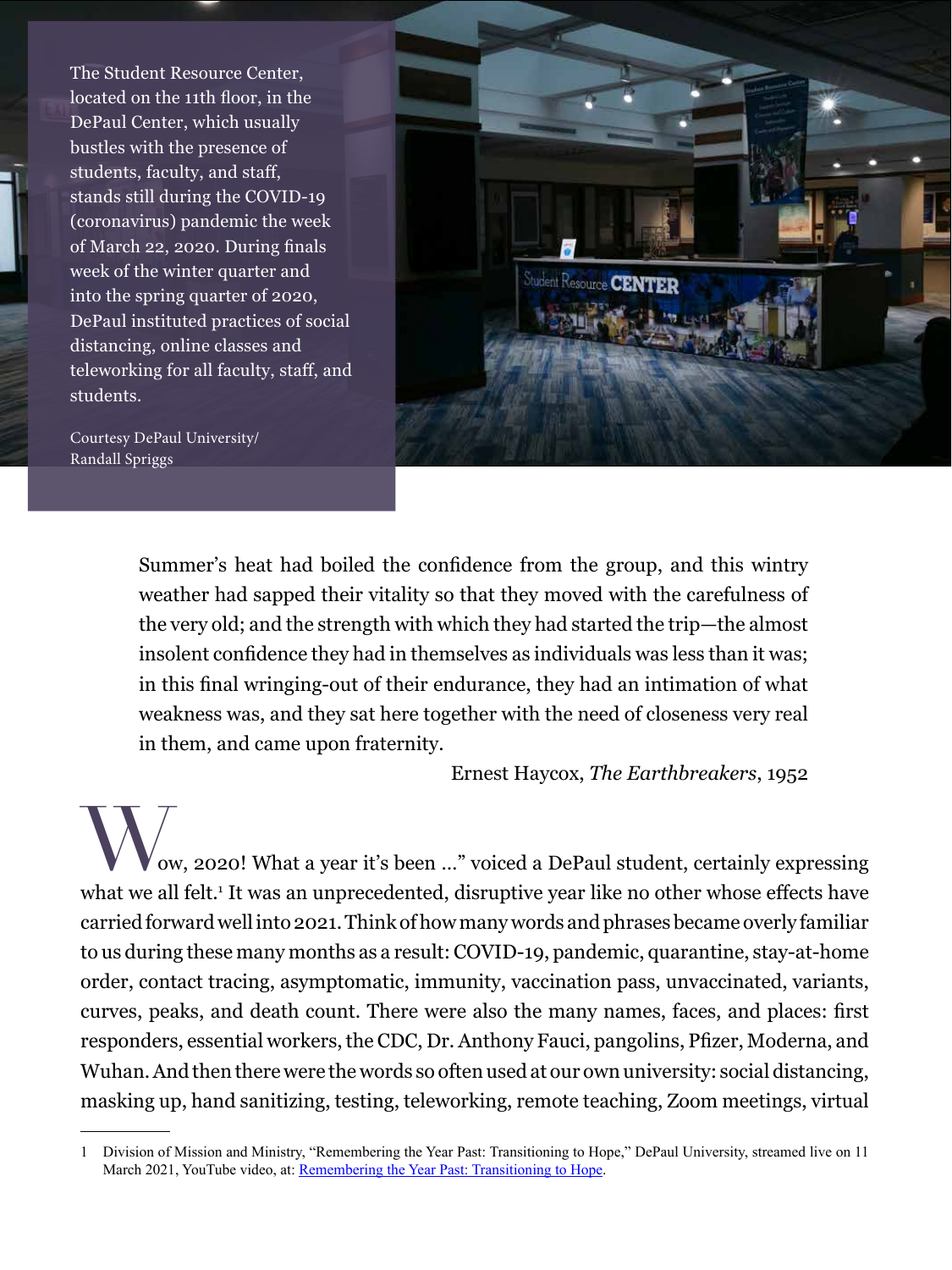(everything), mental health, and the repeated invitations to patience, kindness, flexibility, resilience, and uplifting mantras like "We're all in this together."

What we did not know when the virus began to rapidly spread and the stay-at-home orders started in March 2020 was that our vocabulary would be further influenced by two other major events that followed: the murder of George Floyd on 25 May in Minneapolis; and then the presidential campaigns, the election, and the attack on the US Capitol on 6 January 2021. In late spring, the media and our daily conversations were flooded with terms and phrases like "Justice for George," "I can't breathe," "Defund the police," "Say Their Names," Black Lives Matter, white supremacy, systematic violence, antiracism, protests, memorials, PWI (Predominantly White Institution), and DEI (Diversity, Equity, and Inclusion). Then, summer and fall witnessed a curious presidential campaign full of vitriolic tweets, claims of fake news and stolen votes, nationalistic rhetoric, questions of morality, and political corruption. Many believed "neo-fascists," or alternately the "radical left," were attempting to take over the country. I have never been so addicted to TV shows, breaking news, newspapers, special editions, and the continuous (mis)information of social media than in 2020. It was a maelstrom wherein everything spun and became dizzying.

On 27 March 2020, A. Gabriel Esteban, PhD, DePaul University's president, denounced the increasingly hurtful use of language in one of his first statements on the pandemic:

Language that describes COVID-19 as a "Chinese Virus," "Wuhan Virus," or "Kung Flu" is unacceptable. Terms like these, which have been used by some of our nation's leaders and members of the media, are xenophobic and can only feed into spreading fear, hatred, and violence. As a result, we have seen an escalation of attacks these past two months against Asian communities and individuals across the US, particularly against Chinese and East Asians.<sup>2</sup>

The pandemic, politics, and racism were already connected. Reflecting on the revolution of 1968, French Jesuit historian Michel de Certeau linked revolution and language: "Last May, we took the floor like we took the Bastille in 1789."<sup>3</sup> What we experienced in 2020 could be the sign of a cultural revolution, in which the pandemic certainly plays a most prominent part.

This is where the idea for this special issue of *Vincentian Heritage* came from. As it became clear we would not soon return to a then deserted and strangely silent campus, which

<sup>2</sup> A. Gabriel Esteban, Ph.D., "From the President: Respect for All During and After the COVID-19 Crisis," Newsline, DePaul University, published 27 March 2020, at: [https://resources.depaul.edu/newsline/sections/campus-and-community/Pages/Respect](https://resources.depaul.edu/newsline/sections/campus-and-community/Pages/Respect-for-all.aspx)[for-all.aspx.](https://resources.depaul.edu/newsline/sections/campus-and-community/Pages/Respect-for-all.aspx)

<sup>3</sup> Michel de Certeau, "Pour une nouvelle culture: prendre la parole," *Études* 328 (June 1968): 29–42.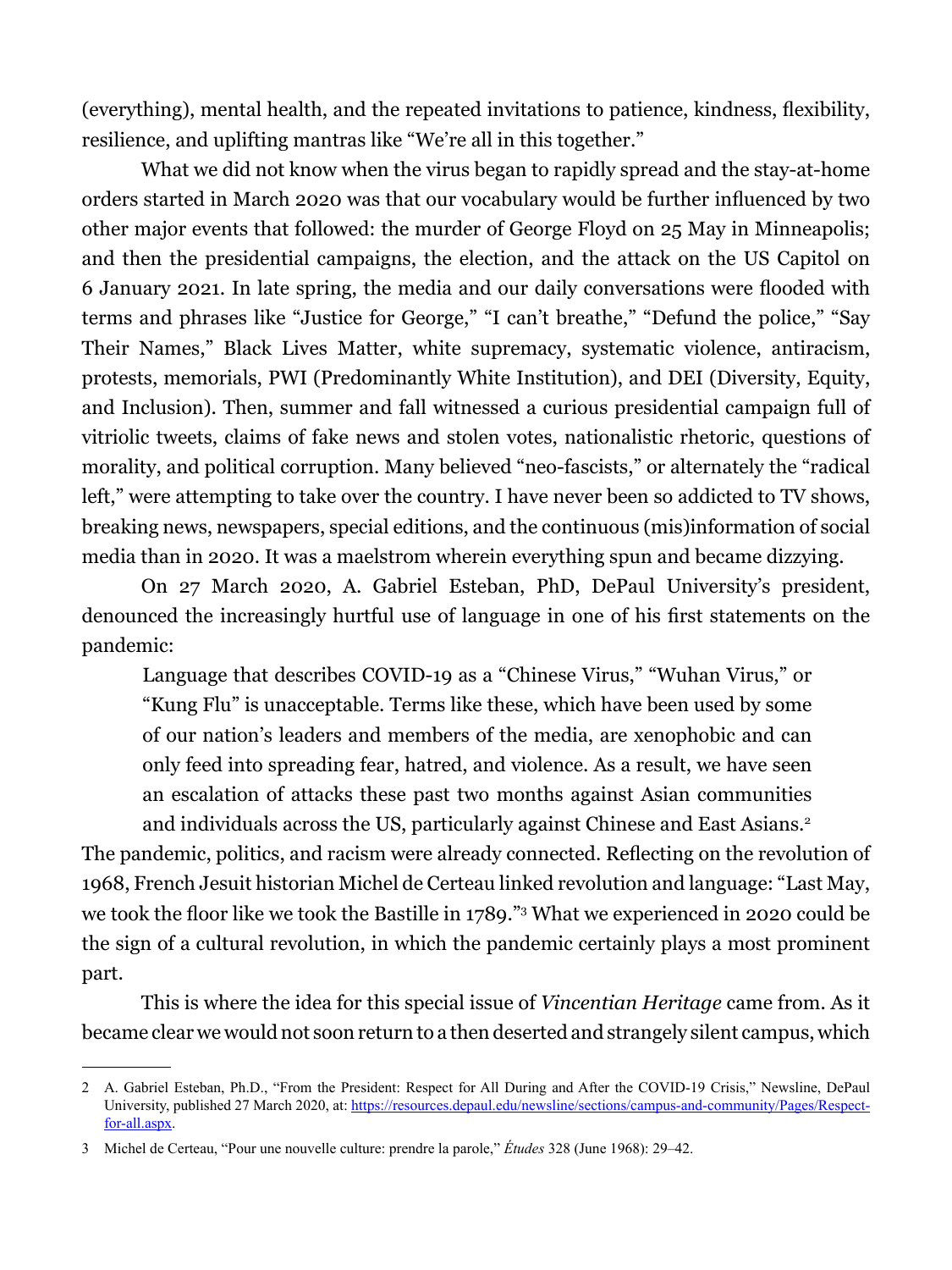**Racism is a Pandemic.** Student protesters take to the streets near the DePaul campus in early June 2020.

*Courtesy of Matthieu Brejon de Lavergnée*



contrasted to the increasingly divisive noise emerging online and in the media, I began to look for a way to connect with the DePaul community and reflect on what was happening. What had the experiences of the year meant for us, individually and as a community? Was it, as Provost Salma Ghanem would note, both "a year to forget and a year to remember?"4 Or, as Vincent de Paul once said, maybe we should "take as a maxim never to be surprised at current difficulties, no more than at a passing breeze, because with a little patience we shall see them disappear. Time changes everything."5

I discussed this need for connection with Reverend Guillermo Campuzano, C.M., vice president of the Division of Mission and Ministry; Mark Laboe, the associate vice president for Faculty and Staff Engagement; and Nathaniel Michaud, director of the Vincentian Studies Institute. As a result, on 1 July 2020, we called out to the university community via Newsline and email with the following proposal:

## *2020: DePaul University's Community Responds to Crises*

The DePaul University Vincentian Studies Institute would like to invite everyone from our community—faculty, staff, students, and alumni—to participate in a special call to submit publishable materials dedicated to the

<sup>4</sup> "Remembering the Year Past," op. cit.

<sup>5</sup> Letter 1075, "To Louis Rivet, Superior, in Saintes," 15 November 1648, in Pierre Coste, C.M., *Vincent de Paul: Correspondence, Conferences, Documents,* ed. and trans. Jacqueline Kilar, D.C., Marie Poole, D.C., et. al., 14 vols. (New York: New City Press, 1985–2014), 3:382, at: [https://via.library.depaul.edu/vincentian\\_ebooks/28/.](https://via.library.depaul.edu/vincentian_ebooks/28/)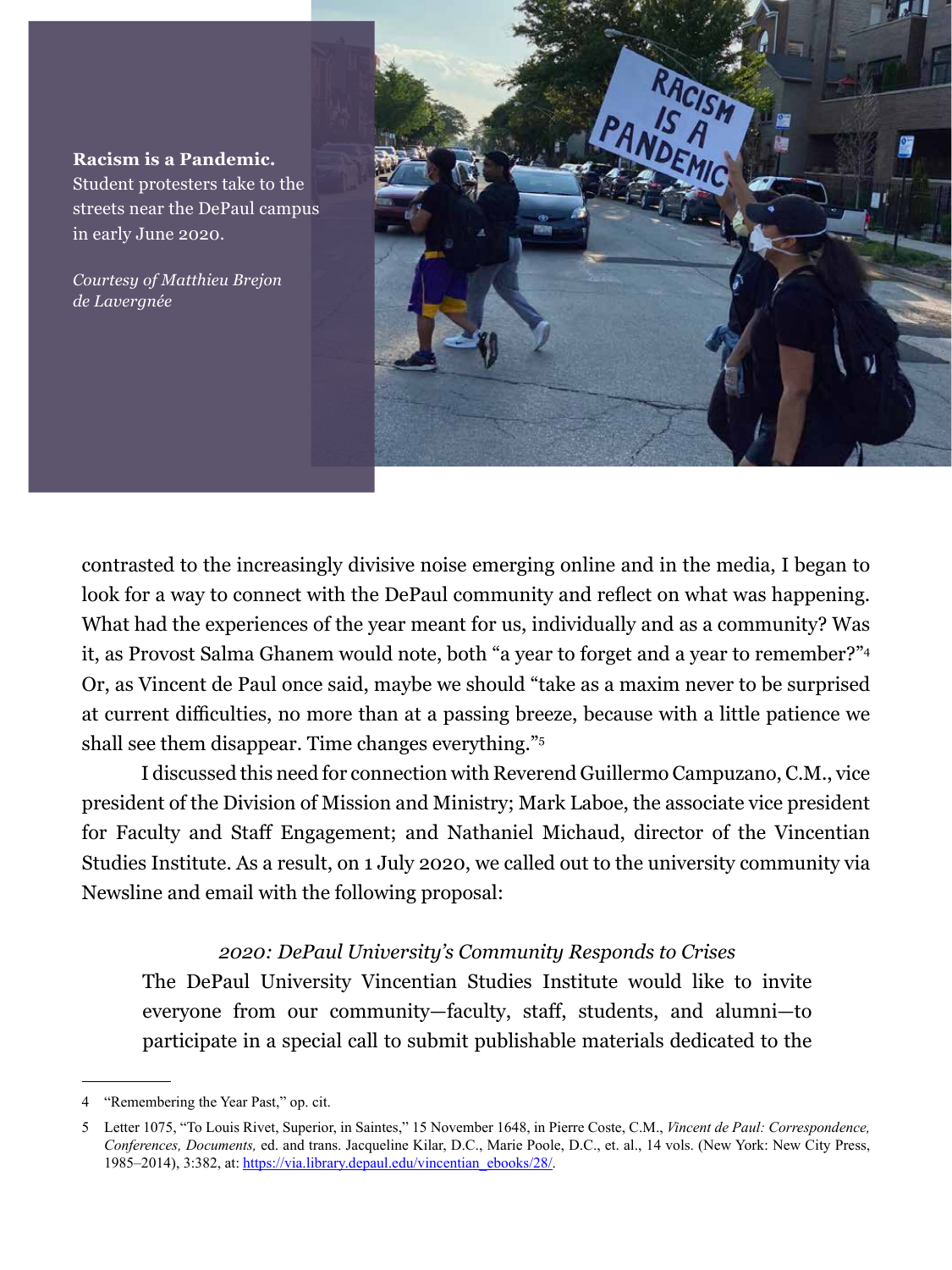unprecedented crises we have been challenged to confront in 2020. COVID-19 has disrupted daily life and led to the deaths of hundreds of thousands of people worldwide. At DePaul it has forced us to change how we work, how we teach, and how we learn. How has it changed you? Our nation has also erupted in protests over the brutal killing of George Floyd. His senseless death has reignited the Black Lives Matter movement and challenges us as a people to dismantle inequality, oppression, and systemic racism in the pursuit of justice. How has this affected you, your colleagues, or your family? How has your perception of DePaul, of Chicago, of our country, been changed? Considering both crises and their effect on marginalized peoples how do we see that they interplay? How can we move forward? How can our Vincentian values help guide us through this time of great pain and suffering? Ultimately, we would like to know, how have we responded as a Vincentian higher learning community?

Readers of the *Heritage* may be surprised by this shift in direction. But what we are gathering in this issue can be identified as "immediate history." It is a way to further our consciousness of the present and embrace what has been called the "post–COVID-19 world." The hope is that this volume enlightens both our DePaul community and our external audience as we share contributed works that extend beyond the university and consider larger issues.

Dr. Esteban opens this collection of works by reflecting on the guiding principles of leading a university in challenging times, answering the famous Vincentian question "What must be done?" Rev. Campuzano then offers a theological perspective on our collective experience as members of a globalized and suffering world. As the cries of the earth and of the poor<sup>6</sup> grow ever louder, what does it mean to strive for "systematic change?"

The next four works consider what has been done at DePaul University. As a teaching institution, DePaul gave priority to its students. Lin Batsheva Kahn created a splendid online visual exhibit based on selected student pieces produced in her course Creativity and Adversity. Artwork, texts, and the music *Transcending* articulate their thoughts about learning and creating during a global pandemic and redirecting hardships into creativity.7 Jane Eva Baxter, Margaret Storey, et al., present their innovative interdisciplinary and online course designed and presented by a large and diverse team of faculty and staff. Student projects are also shared as a way to record their 2020 voices. In their handmade maps

<sup>6</sup> Francis, §49, *Laudato Si': On Care For Our Common Home*, 24 May 2015, available at: [On Care For Our Common Home.](https://www.vatican.va/content/francesco/en/encyclicals/documents/papa-francesco_20150524_enciclica-laudato-si.html)

<sup>7</sup> See also the piece "Reaching" by Diane Faltinschi, featured in DePaul Newsline on 18 June 2020.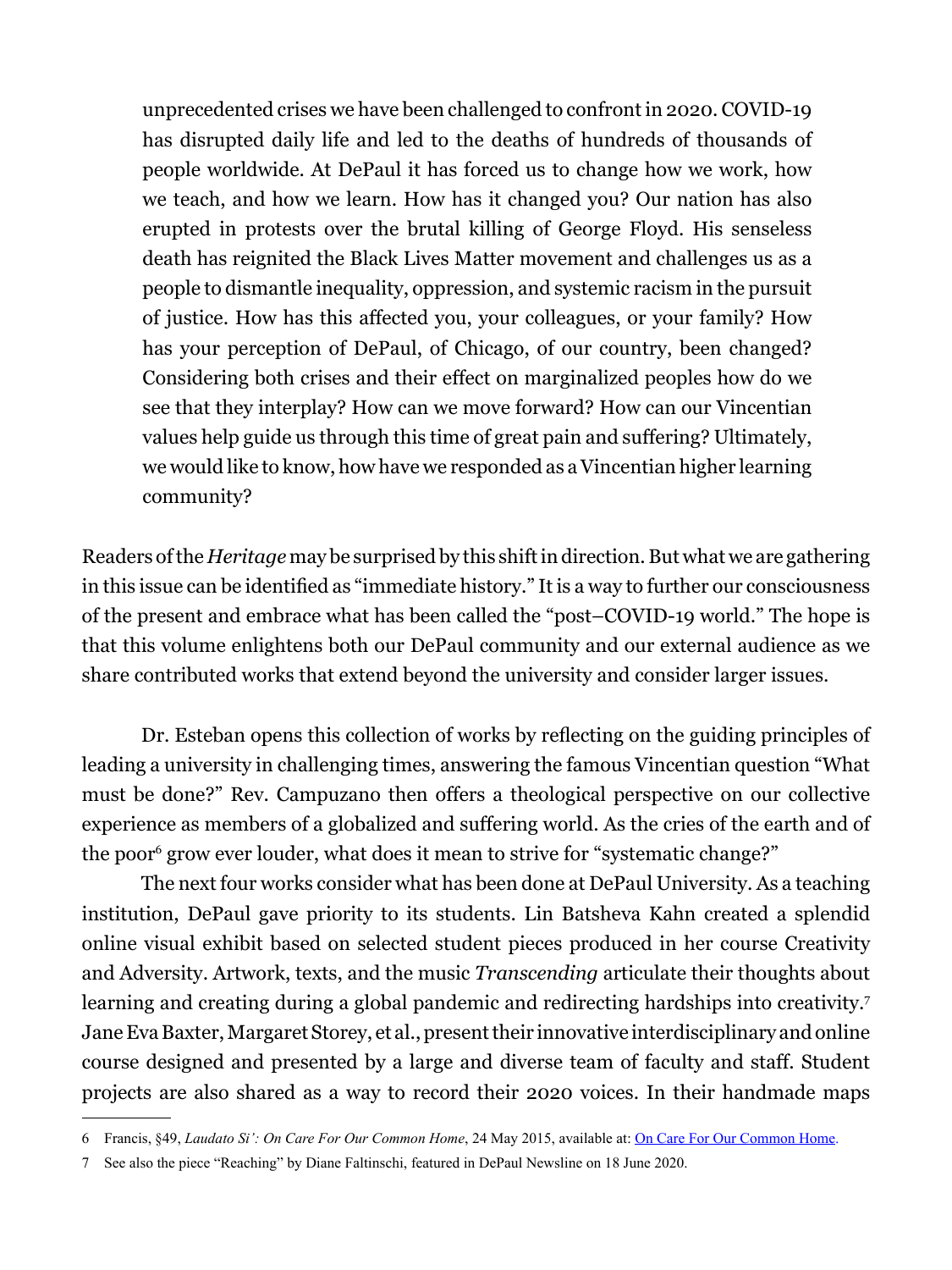and artworks, it is striking to note how powerful visual thinking can be when addressing complex issues. Next, Rubén Álvarez Silva, et al., of the Steans Center document how they answered the challenge to safely engage students when they were no longer attending class in person. The center created a website called Online Community Engagement using modules on many issues such as mental health, community organizing, immigration rights, and police accountability.<sup>8</sup> Reverend Dan Paul Borlik, C.M., and Amanda Thompson of the Division of Mission and Ministry illustrate how their practice of See/Judge/Act helped Generation Z cope with the pandemic. They reflect on the shock and chaos of students being asked to move out of the dorms within one week in March, and find echoes in the scriptures, especially the book of Exodus and its revelation of a "compassionate God."

Moving beyond the university community, two papers address our larger Vincentian Family. Timothy P. Williams discusses how the Society of Saint Vincent de Paul, with 100,000 members nationwide serving five million people every year, adapted to the challenges of connecting with people in need despite the pandemic. Members also launched a series of webinars and Zoom meetings to examine their own responsibilities when it comes to systematic racism and violence. Reverend J. Patrick Murphy, C.M., then describes how Depaul International staff provided services to homeless people—"the poorest of the poor" during the crisis, both in the US and in a number of European countries. Both papers stress how these two nonprofit organizations found inspiration from the history of the Vincentian Family. Vincent de Paul and Frédéric Ozanam each faced epidemics and political turmoil, even social and political revolutions, during their lives.

Expanding our scope further, the last two papers introduce us to often hidden and forgotten worlds. Traci Schlesinger, whose recent passing has left us mourning a great loss, provides a rigorous statistical analysis of incarceration, COVID-19, and race. Her study makes a strong case that the intersection of the epidemic and incarceration has had unequal and devastating effects on Black and Latinx communities. To address racial disparities in infections and deaths, she recommends we rethink mass incarceration itself (while the US represents five percent of the world's population, it is home to twenty-five percent of the world's incarcerated population). Stan Chu Ilo's article also discusses the twin crises of the pandemic and racism, and advocates for a global ethic of solidarity to address both problems. Could a place like DePaul University be a laboratory "to reinvent love as a praxis"? Based on what is happening in Africa, his reflection is extremely relevant to Western societies ready to open their eyes to the systemic injustices that have led Jesus to be crucified again and again.

<sup>8</sup> See Irwin W. Steans Center, [Online Community Engagement](https://sites.google.com/depaul.edu/steans-oce/oce?authuser=0), at: **Online Community Engagement**.